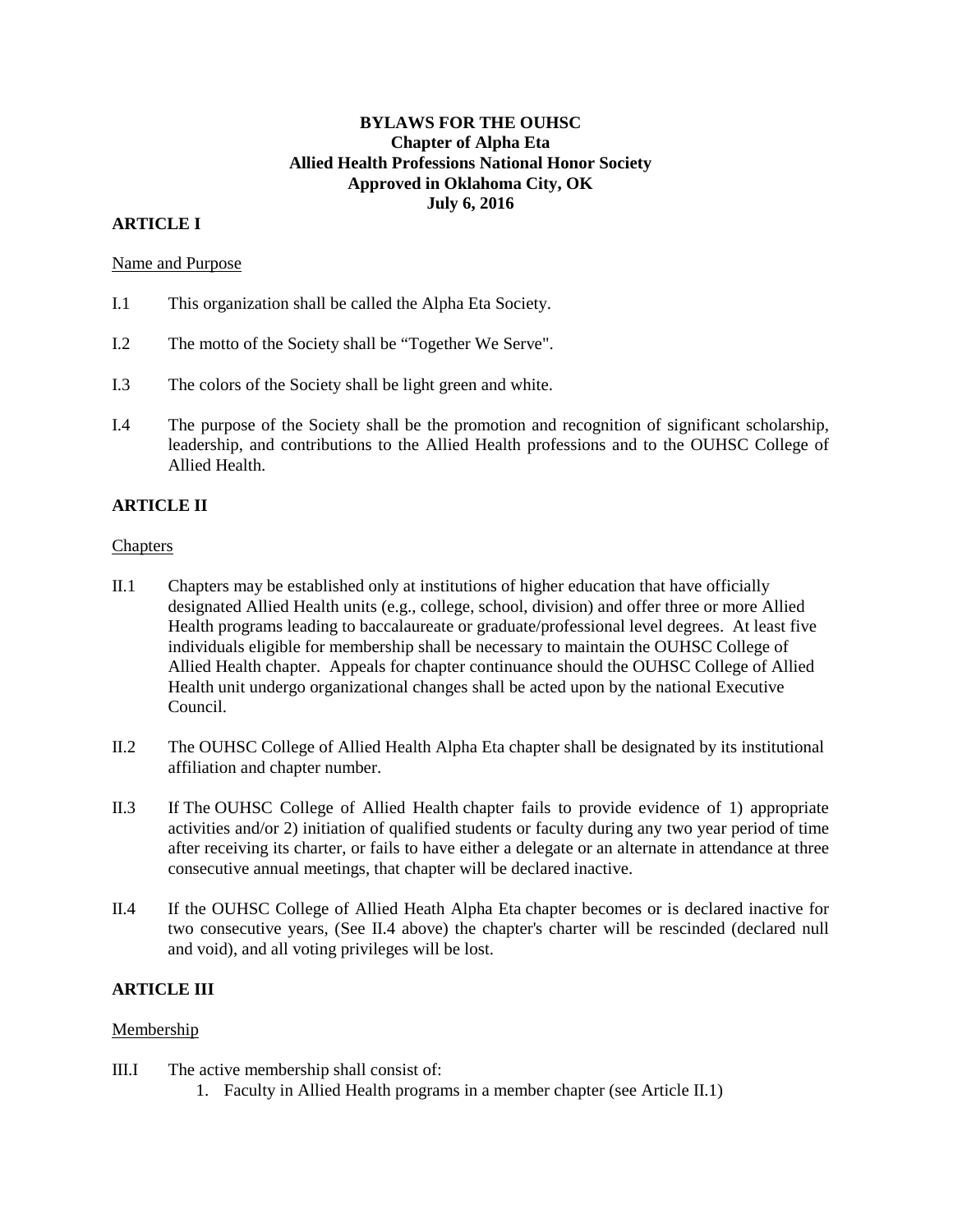- 2. Candidates for and alumni of baccalaureate and graduate/professional degrees, or postdegree certificates in an Allied Health program in a member chapter. (See Article II.1)
- III.2 Active members of the Society who change residence shall be entitled to affiliation with another local member chapter (see Article II.1) within the respective membership category upon presentation of credentials by the accepting chapter to the national secretary and the secretary's acceptance of those credentials as satisfactory for membership.

# **ARTICLE IV**

### Eligibility for Membership

IV.I No more than twenty (20) percent of the graduating class of a specified program shall be invited to membership, or in those programs with less than ten students, no more than two (2) students will be invited to membership in any given academic year. The formula for the CAH chapter shall be as follows:

<10 may invite up to 2 students 11-20 may invite 2 students 21-30 may invite 3 students 31-40 may invite 4 students, etc.

- IV.2 The following shall be deemed eligible for election by the chapter to active membership in the society.
- IV.2A Baccalaureate Degree Candidates: Those undergraduate Allied Health students who:
	- 1. are enrolled in an Allied Health curriculum leading to a baccalaureate degree, and shall be in their last year of enrollment in the Allied Health program (see Article III.1,2).
	- 2. have maintained an overall scholarship average of 3.5 or better (on an unweighted 4 point scale) while enrolled in the Allied Health program.
	- 3. have shown capacity for leadership and achievement (*i.e*., promise for the profession) in their chosen Allied Health field.
	- 4. have been recommended by members and approved by the Dean of the Allied Health unit or his/her designee.

All qualifications listed in Article IV. 1,2, and 2A are to be considered as minimal. Any degree program is free to set higher standards, as long as academic qualifications are the essential criteria.

- IV.2B Graduate and Professional Degree Candidates: Those graduate and professional students who are enrolled in Allied Health programs leading to graduate/professional degrees and:
	- 1. are in their last year of enrollment in an Allied Health graduate/professional program (see Article III.1,2).
	- 2. have maintained an overall scholarship average of 3.8 or better (on an unweighted 4 point scale) while enrolled in the Allied Health program.
	- 3. meet all other requirements set forth in paragraphs IV.2A.

All qualifications listed in Article IV. 1, 2, and 2A are to be considered as minimal. Any graduate or professional degree program is free to set higher standards, as long as academic qualifications are the essential criteria.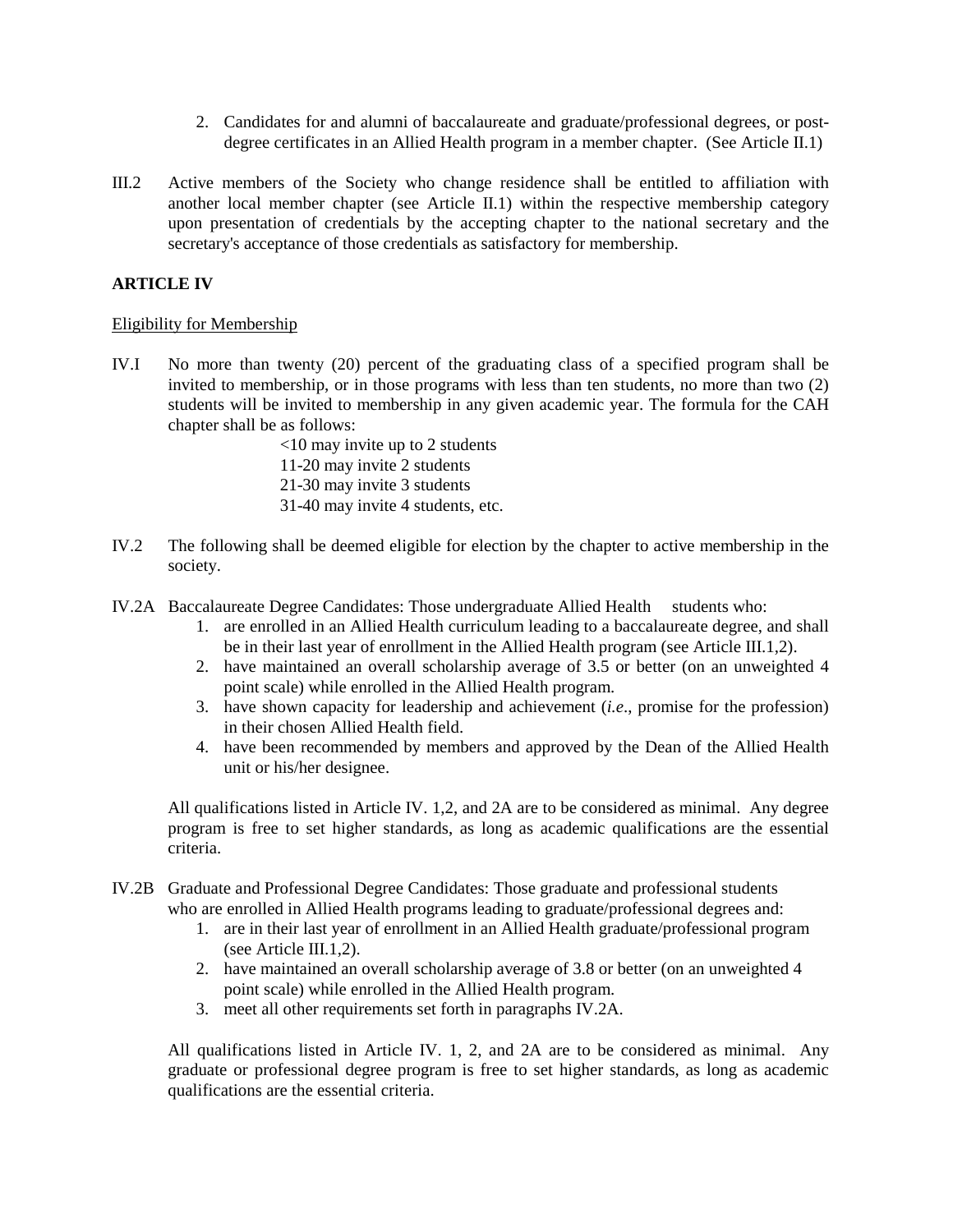- IV.2C Certificate Candidates: Those students who are enrolled in a program leading to a certificate of professional competency in an Allied Health program who:
	- 1. are in their last year of enrollment in an Allied Health post-degree certificate program (see Article III.1,2).
	- 2. hold a baccalaureate or graduate degree prior to the completion of the professional certification program.
	- 3. meet all other requirements set forth in paragraphs IV.2A.

All qualifications listed in Article IV. 1, 2, and 2A are to be considered as minimal. Any certificate program is free to set higher standards, as long as academic qualifications are the essential criteria.

IV.2D Faculty: The faculty membership shall consist of those individuals who have given evidence of distinguished scholarship, leadership, and service to Allied Health education or practice, and are members of or contribute to the member chapter's (see Article II.1) educational program. Faculty members shall have the right to vote and to hold office. Faculty shall have attained tenure at OUHSC or have a minimum of five years of full-time academic experience in their discipline in order to be eligible for consideration.

All qualifications listed in Article IV. 1 and 2 are to be considered as minimal. The Allied Health faculty members of Alpha Eta are free to set higher standards, as long as academic qualifications are the essential criteria.

- IV.2E Alumni: Alumni membership shall consist of those individuals who:
	- 1. were elected into the Society while they were students in Allied Health programs in member chapters (see Article II.1) and have graduated.
	- 2. were elected into the Society as faculty members under IV.2D but who are no longer associated with a chapter due to retirement or change of employment will be considered Alumni. A faculty member who voluntarily resigns from the Society will not be considered Alumni and becomes ineligible for reinstatement.
- IV.3 Honorary membership in the National Society or in Chapters of the Society (see Article II.1) shall be restricted to those persons who are not eligible for active membership but who have given evidence of distinguished scholarship and rendered distinguished service to Allied Health. Those persons may be nominated for honorary membership in the Society or in Chapters of the Society (see Article II.1) by any chapter..

For Honorary membership in the National Society, nominations, including qualifications of the nominees, shall be submitted in writing by the current Alpha Eta President to the national secretary at least three months prior to the annual convention of the Society, and the national secretary shall transmit all nominations and credentials to the members of the Executive Council at least one month prior to the annual convention.

For Honorary membership in the OUHSC College of Allied Health Chapter of the Society, nominations, including qualifications of the nominees, shall be submitted in writing to the current President of Alpha Eta at the time that general membership nominations occur each year.

# **ARTICLE V**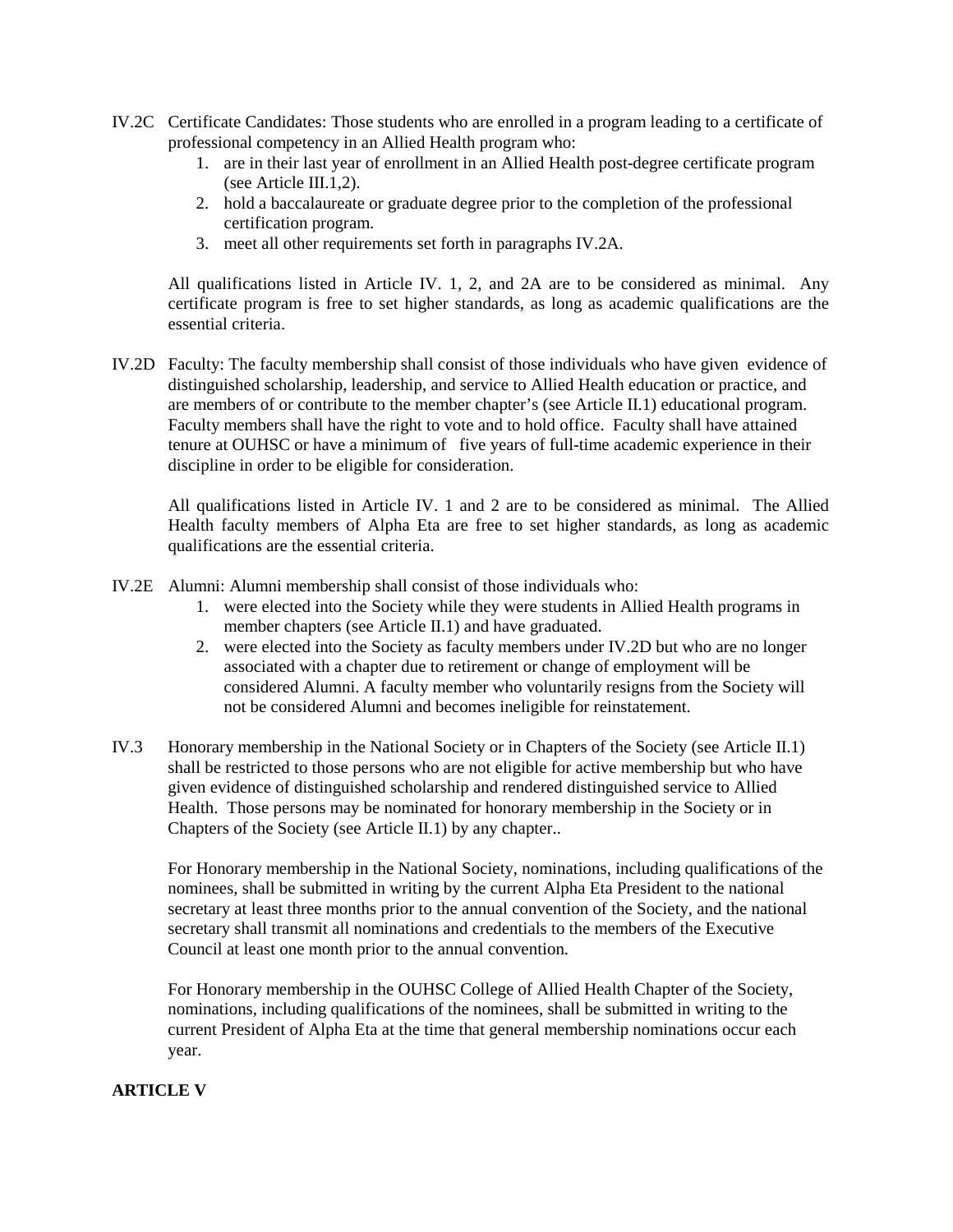### Election of Members

- V. 1 Duly qualified candidates for active membership in the Society shall become members upon meeting the criteria as defined in the OUHSC CAH Alpha Eta Chapter's bylaws, and by being duly elected as prescribed by those bylaws. These include:
	- 1. nomination by the Department Chair;
	- 2. acceptance of nomination and completion of all required paperwork;
	- 3. attendance at the annual induction ceremony unless excused for good cause by current President of Alpha Eta;
	- 4. payment of annual dues; and
	- 5. participation in any Alpha Eta service or scholarly projects
- V.2 Duly qualified nominees for honorary membership in the Society shall become members upon meeting the criteria as defined in the OUHSC CAH chapter's bylaws, by being duly elected as prescribed by those bylaws, and by affirmative vote of at least two thirds of the current Alpha Eta faculty membership.

# **ARTICLE VI**

### Initiation of member chapter's members.

- VI.1 Notice of election to chapter membership shall be made in writing or by electronic notification to the new members by the OUHSC CAH President, after receipt of approval and official certificates from the national secretary.
- VI.2 Successful candidates for active and honorary membership shall be initiated by the membership of the OUHSC CAH chapter at an annual ceremony.
- VI.3 Each new member shall receive a membership certificate at the time of initiation. The certificate shall be imprinted with the national seal, and shall be signed by the chapter president and the chapter secretary.
- VI.4 Membership certificates shall not be valid unless ordered from the national secretary and shall be purchased by the respective chapter. A national registry number shall be assigned to each new initiate by the national secretary-treasurer.
- VI.5 A light green cord and Alpha Eta membership pin shall be given to each new member at the time of initiation. The cord and pin are authorized for initiates to wear with graduation regalia.

### **ARTICLE VII**

### Chapter Officers

- VII.1 The CAH chapter officers must be active members of the Society, and shall consist of a president, and a secretary-treasurer who shall serve as president-elect. The president shall serve a two-year term and the secretary-treasurer shall serve a two-year term prior to assuming the presidency. Ad hoc committees are formed as needed to carry out the Chapter's responsibilities.
- VII.2 The president shall perform such duties as usually pertain to the Office of President, including preparing the program for the annual meeting. The president shall appoint all ad hoc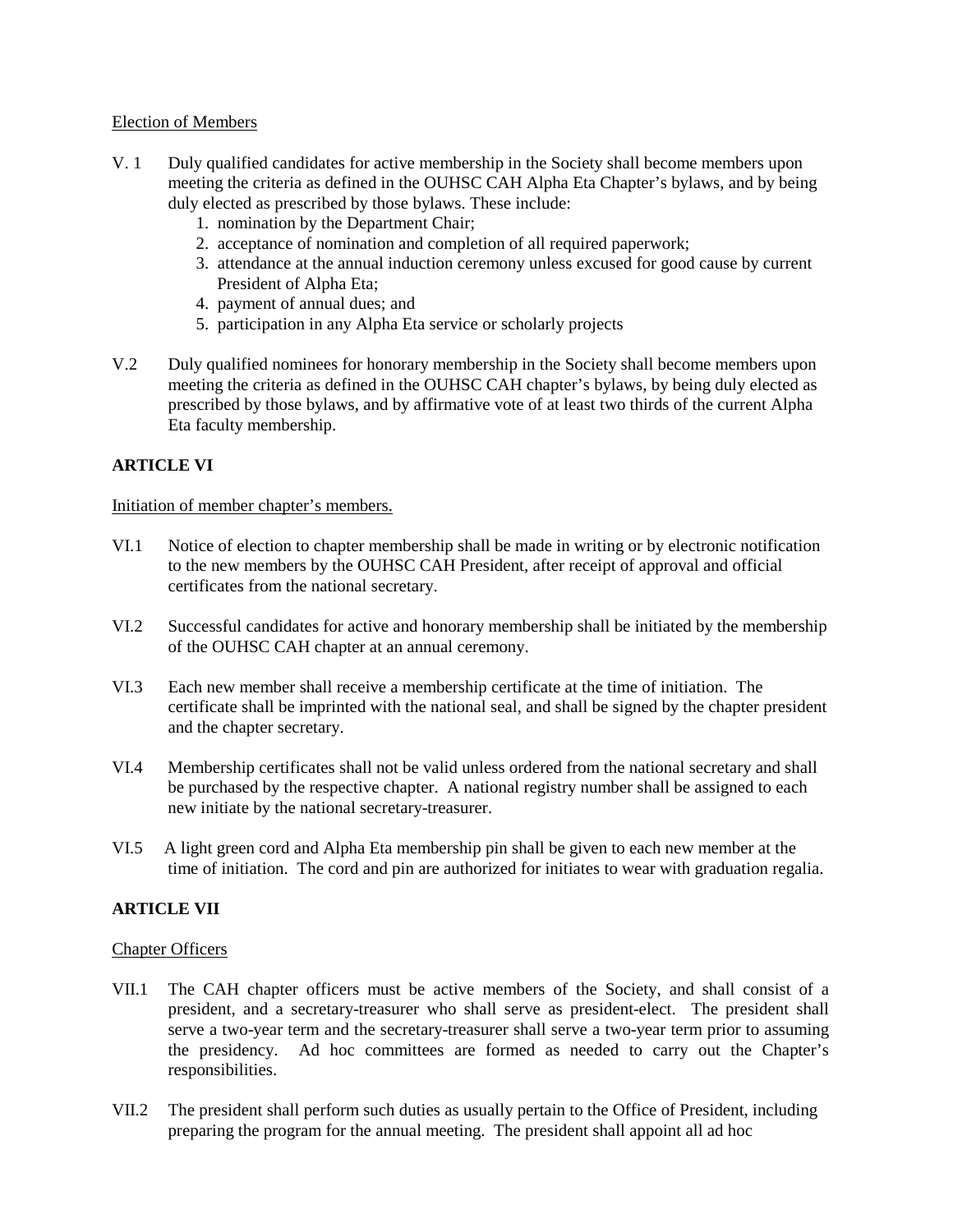committees except the nominating committee. The president shall be an *ex officio* member of all committees as needed.

- VII.3 The secretary treasurer (president-elect) shall perform the duties of the president in his or her absence, including preparing the program for the annual meeting.
- VII.4 If the president and/or secretary-treasurer is/are unable to complete the elected term(s) of office, the dean will appoint an ad hoc committee of Alpha Eta members to prepare a slate of candidates, and to email the chapter members to elect new persons to fill the vacancy(ies) for the remainder of the term of office.
- VII.5 The secretary-treasurer shall keep a record of the Chapter business. He/she shall also keep a record of all the members of the Society, collect and preserve all information of interest to the Society, issue membership certificates, prepare and report for the annual spring meeting, solicit nominations for election, and shall publish and send to the chapter members, from time to time, such reports that the President shall authorize.
- VII.6 Each member shall have one (1) vote. In case of a tie vote for officers, the secretary-treasurer shall break the tie.
- VII.7 Chapter officers thus elected shall be notified by the secretary-treasurer and shall take office immediately. They shall serve for the terms listed herein or until their successors are duly elected and installed.
- VII.8 A Chapter officer may be removed from office for cause or upon recommendation by the Dean by a two-third vote of the members of the OUHSC Alpha Eta Chapter.
- VII.9 Each semester, the chapter secretary shall perform the following activities if a meeting is scheduled:
	- o Summer semester: Obtain authorization for payment of annual dues to the national organization before July 1.
	- o Fall semester: Report to the national secretary-treasurer the names and addresses of the chapter officers. Chapters shall report promptly any changes in this list which may occur during the year.
	- o Spring semester: Prepare a financial report to present at the annual Alpha Eta meeting and whenever a vote is scheduled for the spring meeting, provide faculty Alpha Eta members with materials for review and comment at least two weeks in advance. If the amount of comment reveals considerable disagreement or an inability to determine the best course of action for the Alpha Eta chapter, the secretary and president may call an additional meeting of the membership to discuss the issues in further detail.

# **ARTICLE VIII**

#### Annual Meeting

- VIII.1 A chapter-wide meeting of the Society shall be held annually at such time and place as may be determined by the President. The time and place may be coincident with the annual meeting(s) of the College of Allied Health.
- VIII.1A The Alpha Eta members in attendance at the annual chapter meeting shall constitute a quorum.